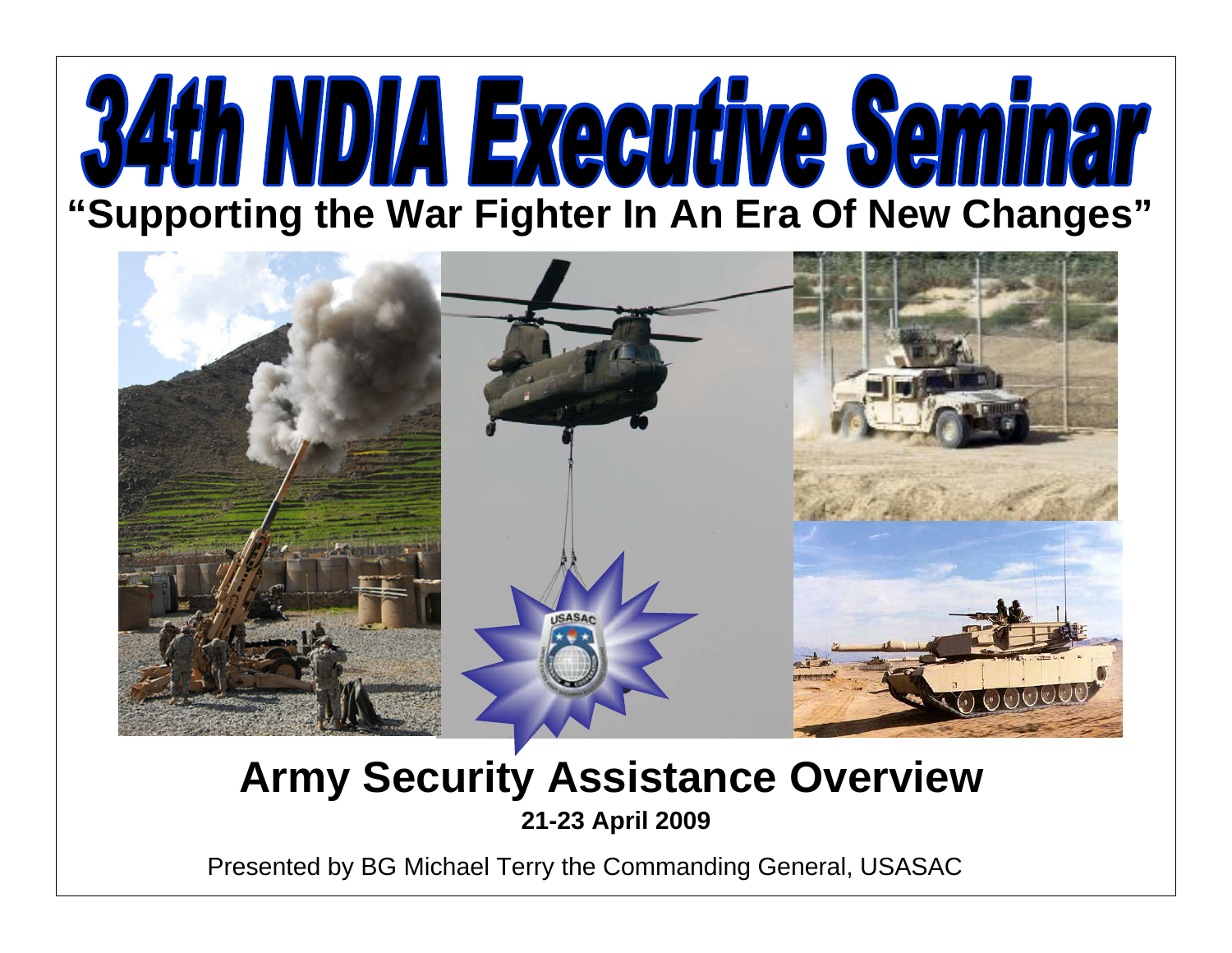# **U.S. Army Organization for Security Assistance**



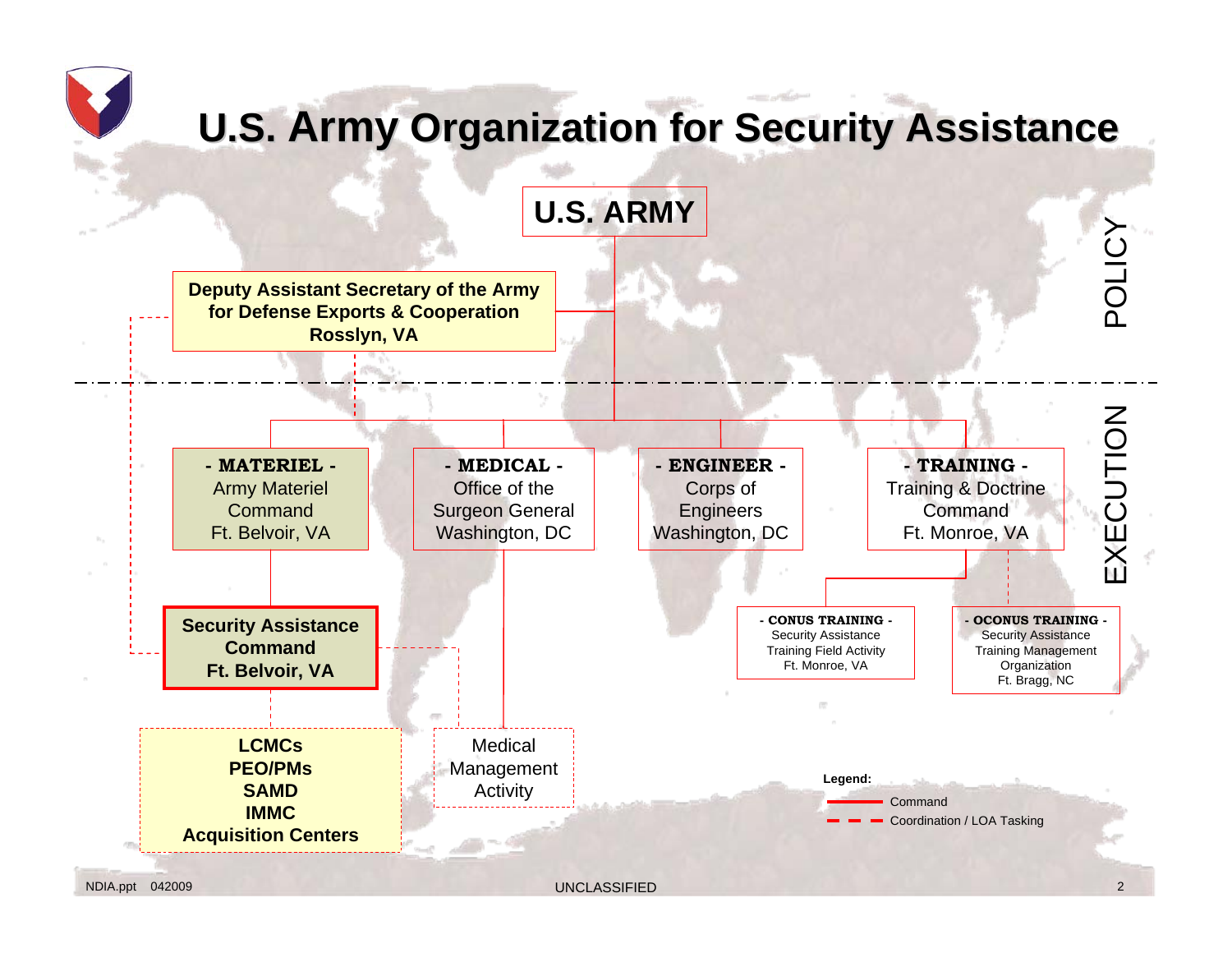# **United States Army United States Army Security Assistance Command**

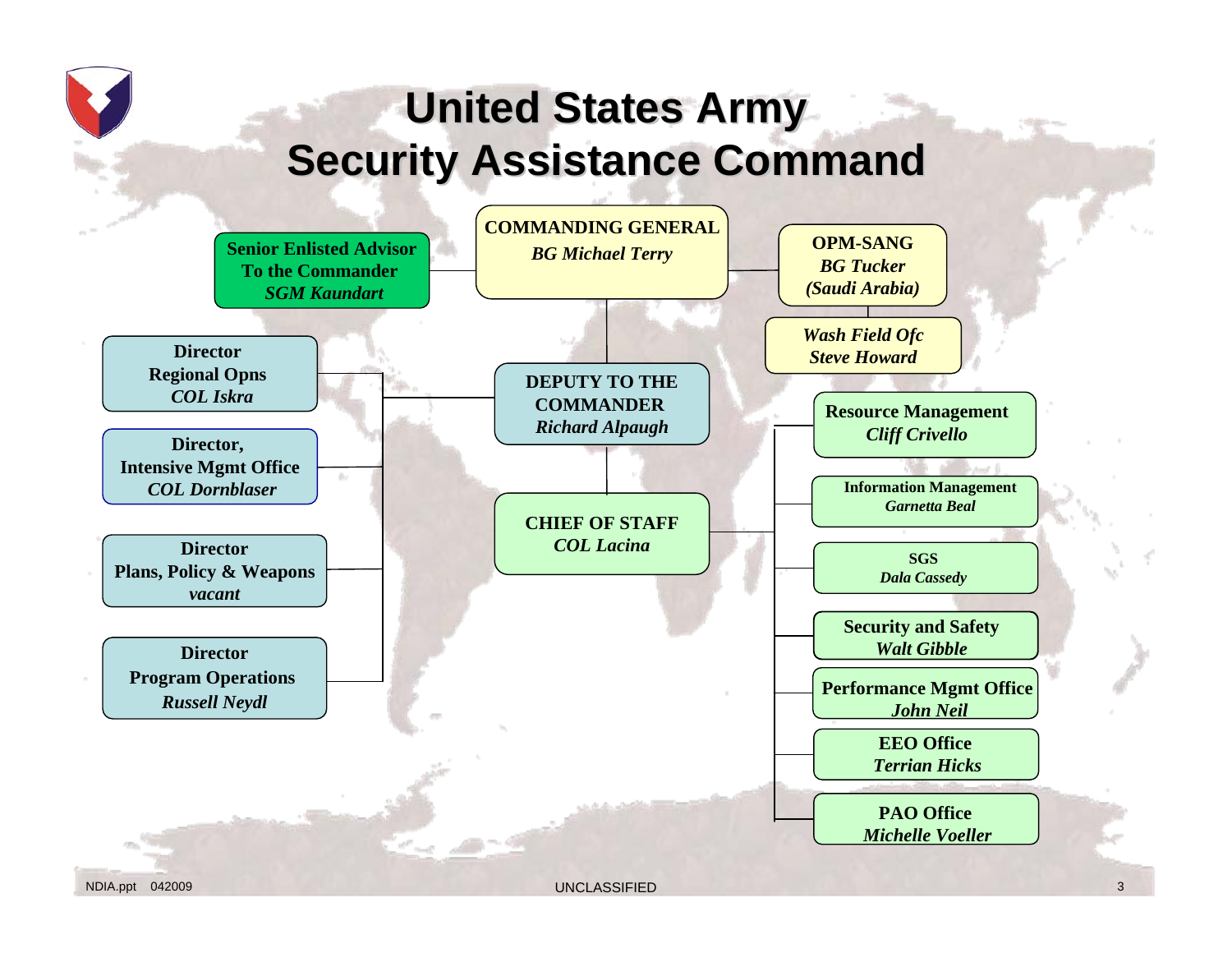# **AMC Security Cooperation AMC Security Cooperation** USASAC-Army's Face To The World

### *Managing 4362 cases valued at \$96B with an undelivered value of \$29.3B*

**FY 94-04 \$3.6B average annual sales; FY 05/06 >\$5B; FY 07 >\$9B; FY 08 sales >\$14.5B (\$5.4 in support of Iraq/Afghanistan) FY 08 sales >\$14.5B (\$5.4 in support of Iraq/Afghanistan)**

- **FY09 Sales \$15.7B (as of 1 Apr 09)**
- **Interface with 119 Security Assistance Offices World Wide**
- **USASAC LNOs embedded with COCOM HQs**

**Army FMS is a link to 140 different Armies, Army FMS is a link to 140 different Armies, 47 Air Forces, 26 Navies and 26 other country entities. 47 Air Forces, 26 Navies and 26 other country entities.**

*i in Coope*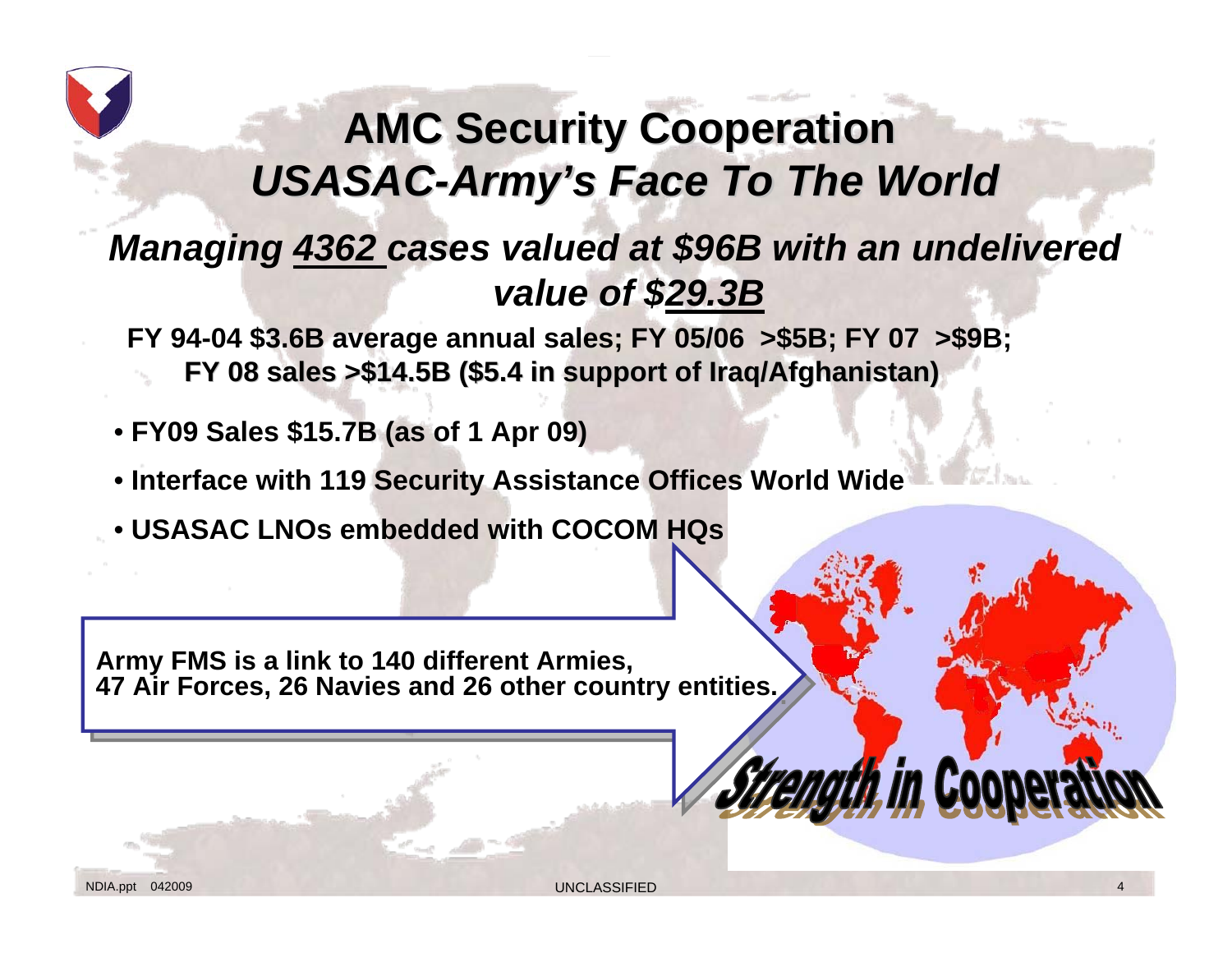# ARMY Security Assistance

# 4362 ACTIVE FMS CASES

### (WHAT'S IN THE \$96B ?)



Total Cases and Values Constantly Changing

### AMC BREAKOUT \$84B



**AMCOM CECOM TACOM JMC USASAC**

#### 88% New Procurement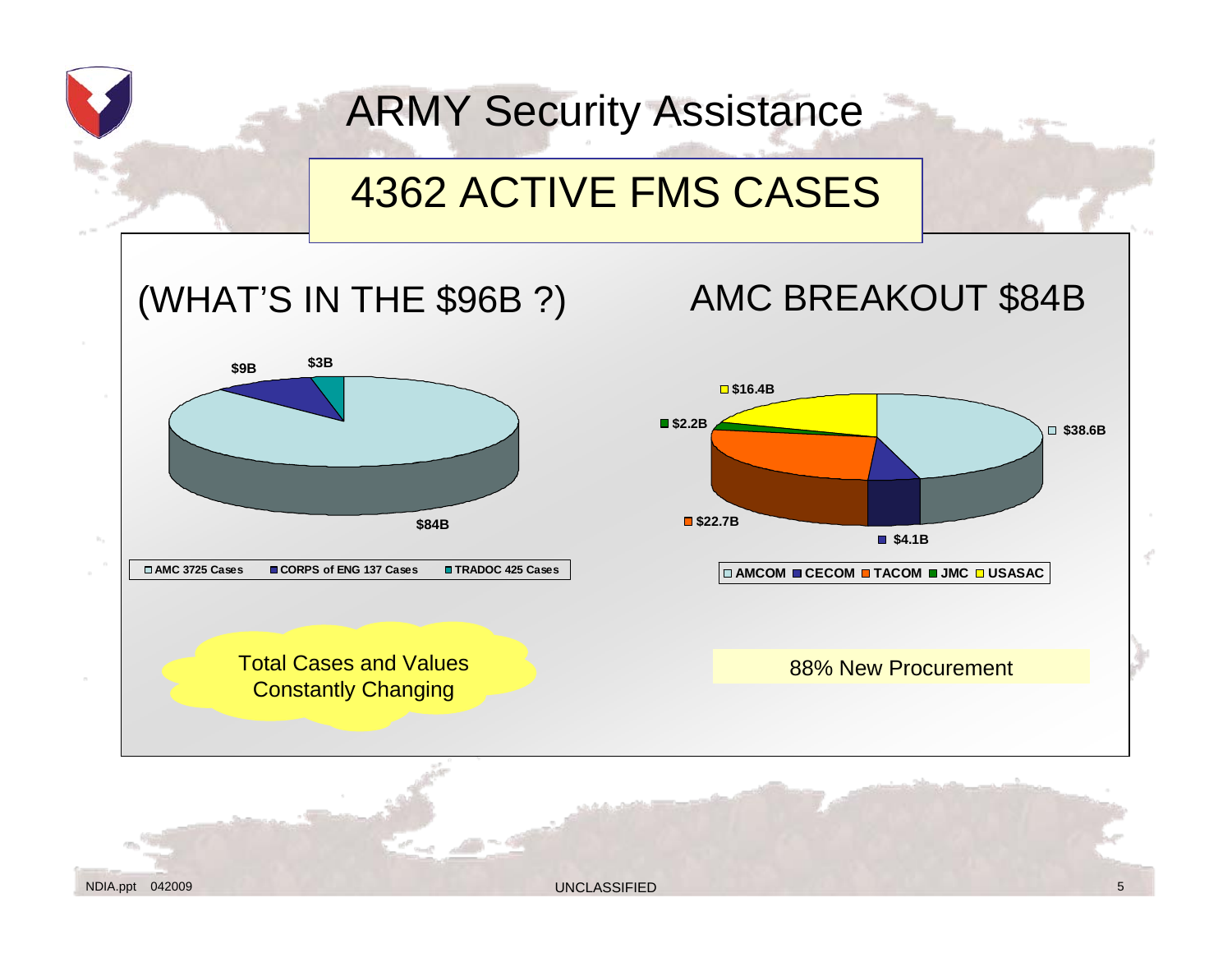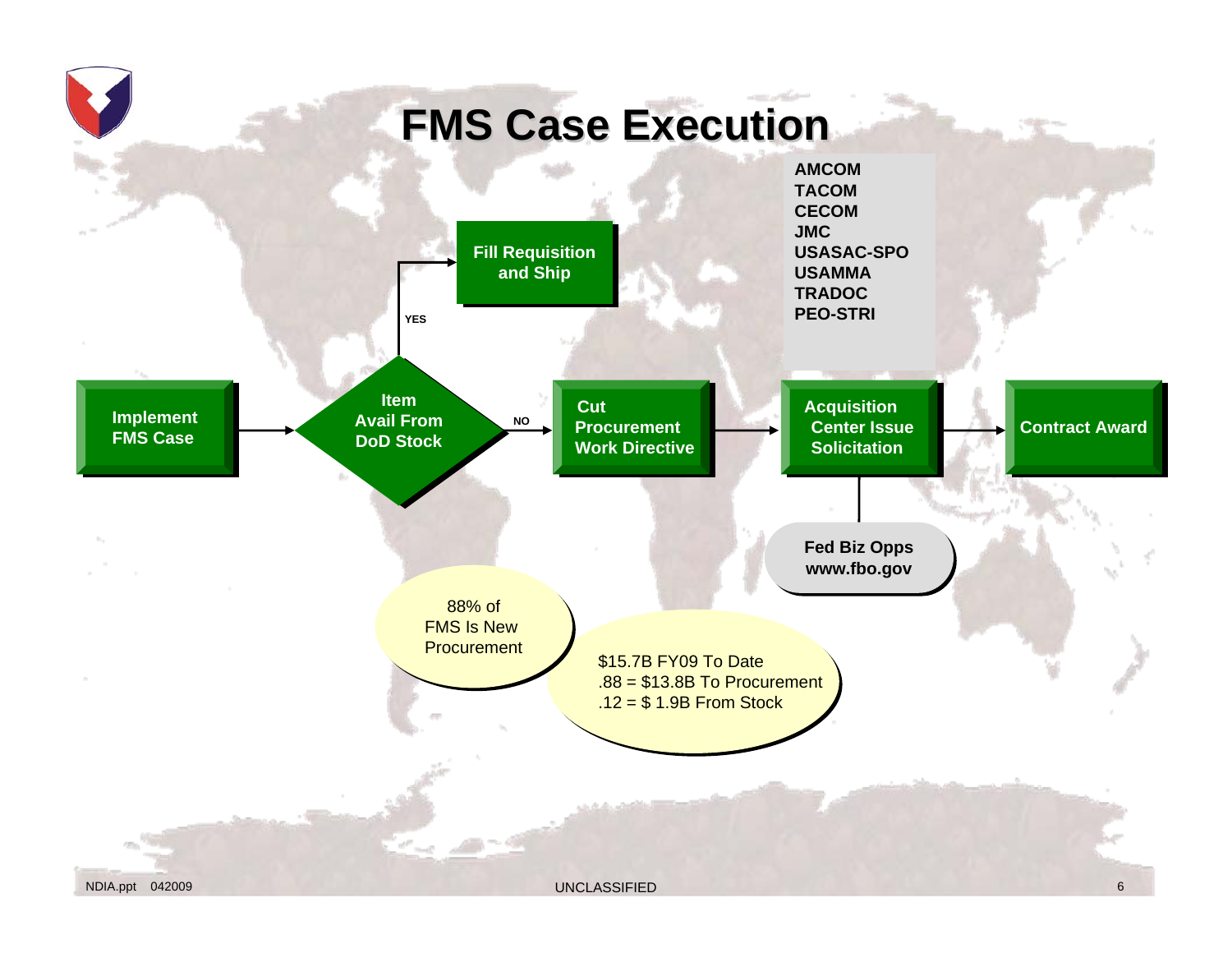# **Simplified Nonstandard Item Acquisition Program (SNAP)**

- **SNAP is the US ARMY FMS program that provides logistics support for items not available in the standard US supply system.**
- **SNAP is administered by TACOM in Warren Michigan.**
- **Requirements are posted for open bid on the World Wide Web (SNAP Database).**
- **Potential bidders must have a USG Cage Code and must register with SNAP.**
- **For more information contact Jane Elliott at 586 574-7098 or Jane.elliott@us.army.mil**.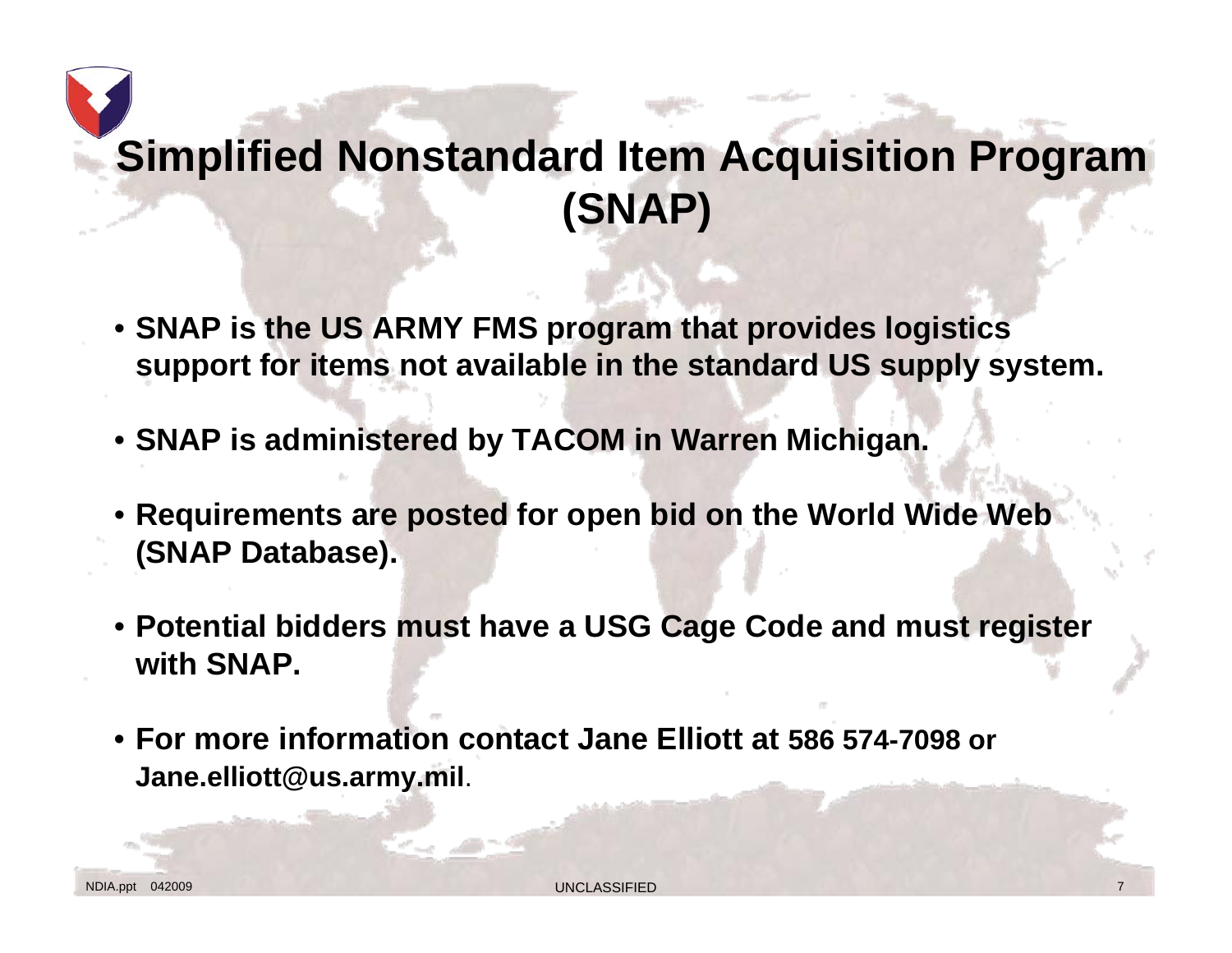# **USASAC - PACOM Regional Operations**

#### **PACOM ACTIVITIES**

**Taiwan: Politically High Visibility PAC-3 – 4 Firing Units and 245 Missiles 30 - AH-64, Apache UH-60M Blackhawk-Congressional Notification**

**Singapore: HIMARS – 16 Firing Units 8 - CH-47 stateside basing 20 - AH-64 Apache** 

**India:12 - FF Radar and Mini-Depot 224 – M4 Carbine Rifles**

**Philippines: Coalition Support 2,200 - Harris radios**

**Australia: Coalition Support 59 - M1 Abrams Tank CH-47F - Congressional Notification M777A2 - Congressional Notification 54 - Excalibur and AFATDS** 

#### **PACOM AREA OF OPERATIONS**

- **33 Countries (18 with active Cases)**
- **907 open cases**
- **\$11.2B total program value**
- **\$5B undelivered value (M&S)**
- **24,500+ requisitions proc. 1Q-2Q FY09**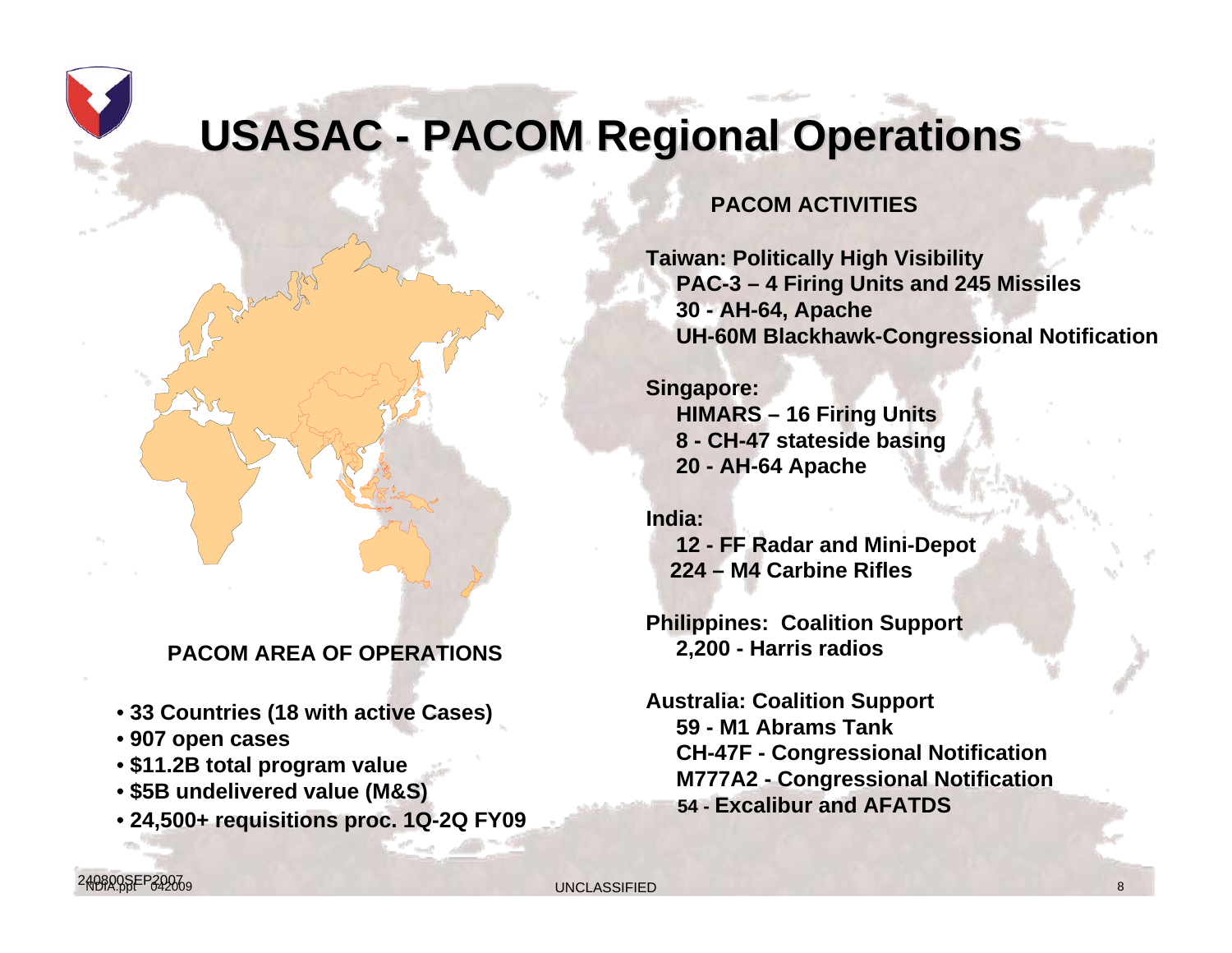**USASAC – SOUTHCOM Regional Operations** 

#### **SOUTHCOM ACTIVITIES**

**Brazil:30 - UH-60L, Blackhawk**

**Colombia:15 - UH-60L, Blackhawks 360 - Assorted small arms (Numerous Cases) 39 – Armored Security Vehicles 214 - NVDs** 

**Chile: Avenger M109A5 HowitzersFirefinder radarCases are in development and require Congressional Notification**

**Mexico: (Merida Initiative) Bell 412 Helicopters** 

#### **SOUTHCOM AREA OF OPERATIONS**

- **38 Countries (28 with active Cases)**
- **496 open cases**
- **\$2.1B total program value**
- **\$1.1B undelivered value**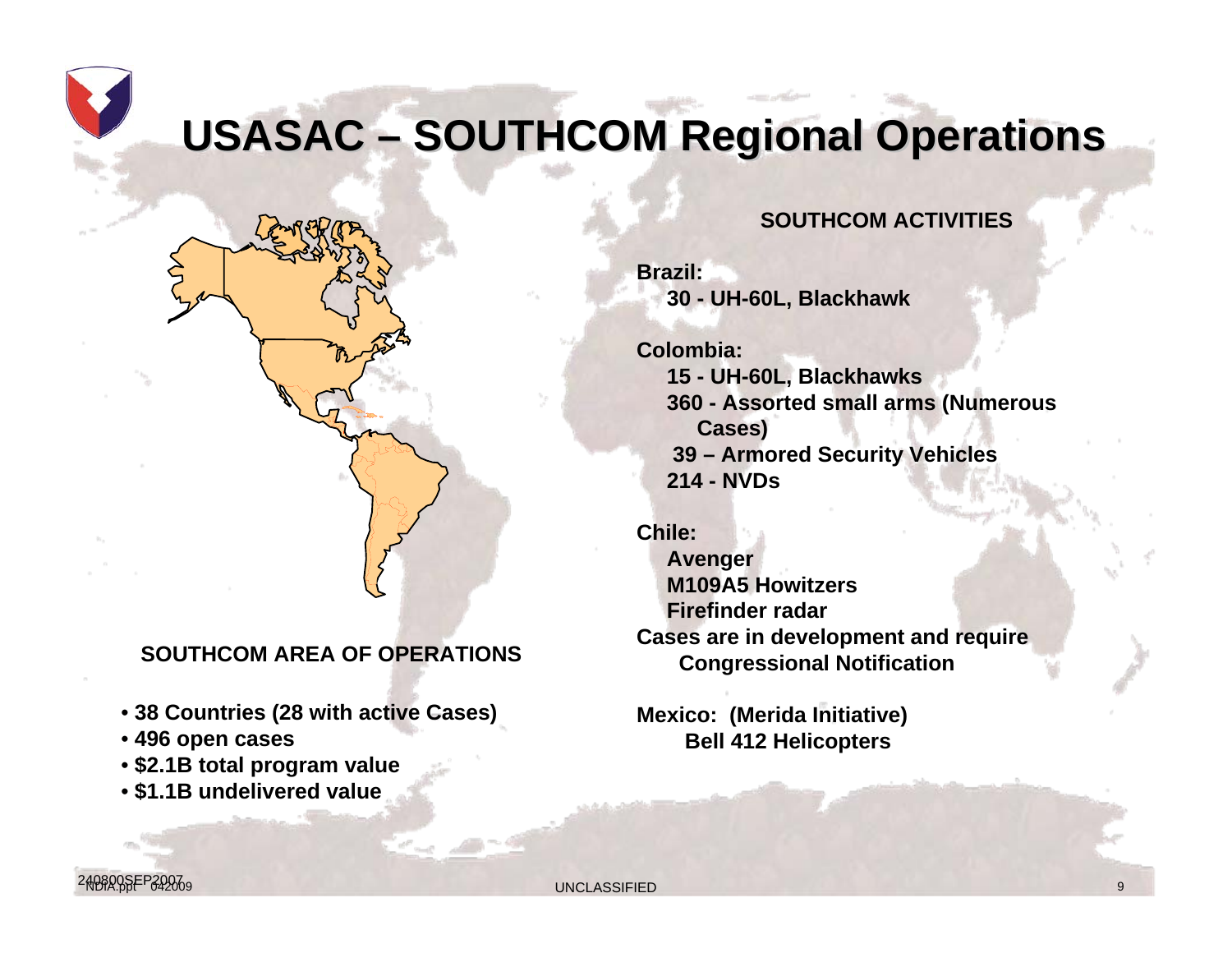# **USASAC – EUCOM Regional Operations**

#### **EUCOM AREA OF OPERATIONS**

- **52 Countries (40 with Active Cases)**
- **6 International Organizations**
- **1439 Active Cases**
- **\$12.71B Total Program Value**
- **\$3.4B Undeliverable Value**
- **54K Requisitions Processed FY08**

#### **EUCOM REGIONAL ACTIVITIES**

**Netherlands: Coalition Support 240 - Hellfire Missiles30 – AH-64D Apache 11 - CH-47D 32 Fire Units - Patriot**

**United Kingdom: Coalition Support 423 – Javelin**

**Canada: Coalition Support 6 – CH-47D**

**Israel: 29 – AH-64A Apache 10 – Ah-64D Apache 500 - Hellfire Missiles**

**Greece:20 – AH-64A Apache 15 - CH-47D36 - MLRS6 Fire Units - Patriot750 - Hellfire Missiles**

**Germany: 19 Fire Units - Patriot 2429 – Stinger (Block I)**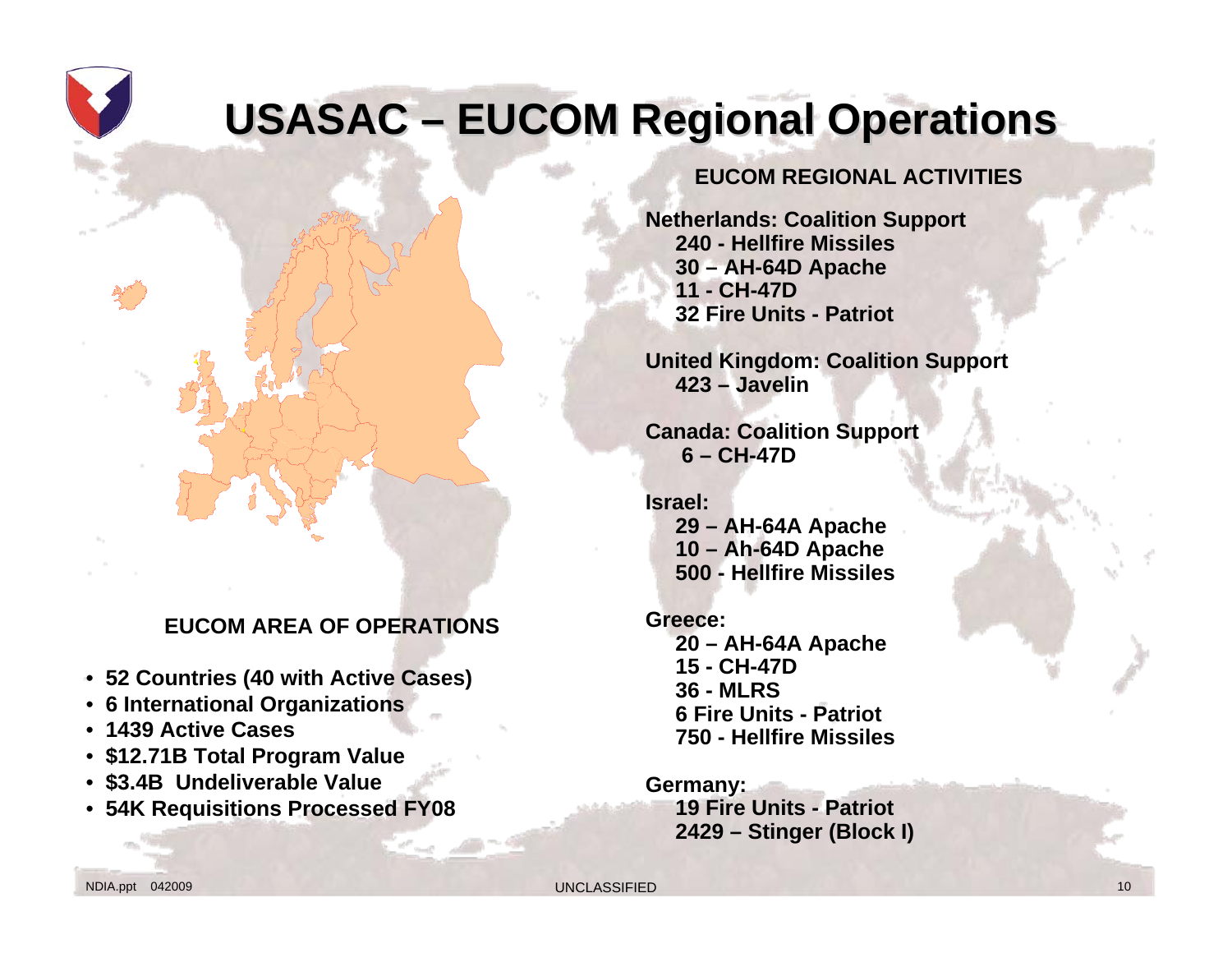# **USASAC – AFRICOM Regional Operations**

#### **AFRICOM AREA OF OPERATIONS**

- **56 Countries (33 with Active Cases)**
- **183 Active Cases**
- **\$390.72M Total Program Value**
- **\$181.1M Undelivered Value**
- **2K Requisitions Processed in FY08**

#### **AFRICOM ACTIVITIES**

**Morocco: 60 - M109A5 HowitzersTrack Vehicle Rebuild Facility** 

**Tunisia:10 – UH-1H HUEY** 

**Djibouti: 45 - HMMWVs**

**Kenya: 22 - HMMWVs6964 – M4A1 Carbine Rifles**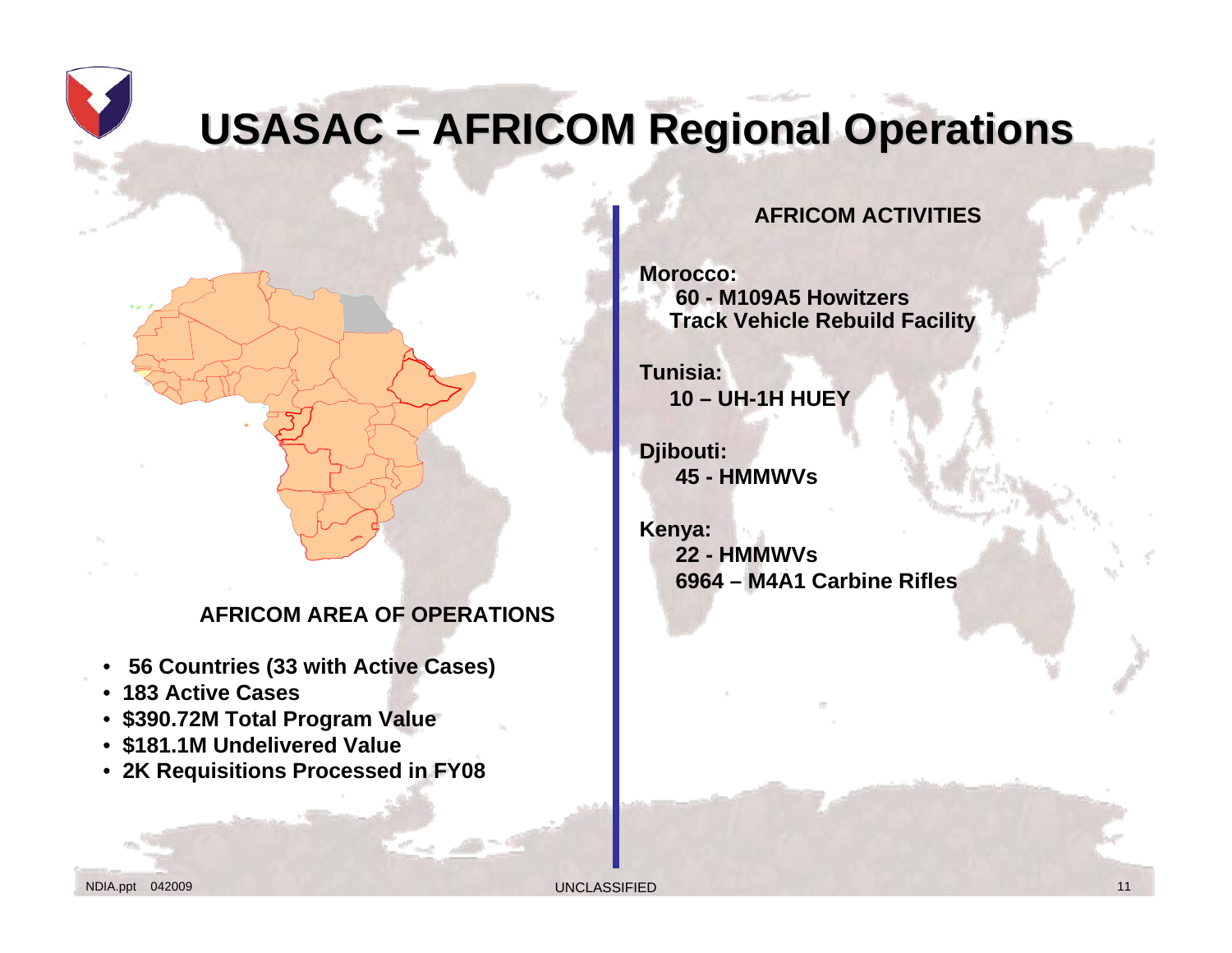# **USASAC – CENTCOM Regional Operations**



#### **CENTCOM AREA OF OPERATIONS**

- **17 Countries (All with Active Cases)**
- **905 Open Cases**
- **\$50.8B Total Program Value**
- **\$18.2B Undelivered Value**
- **48K Requisitions Processed FY08**

#### **CENTCOM ACTIVITIES**

**Lebanon:FY09 FMF Supplemental Saudi Arabia:OPM FSFLAV22 – UH-60 Blackhawk12 - AH-64D315 - M1A2S Upgrade Egypt: AH-64D Apache 250 - M1A1- CoPro ( Increments 11 & 12) Kuwait: 16 - AH-64D Apache 6 - Patriot Configuration III Radar Upgrade Patriot Live Fire Exercise UAE: SOC Aviation Deployment THAAD30 - AH-64A (A to D) Upgrade 20 Launchers - HIMARS/ATACMS 40 - UH-60M9 Fire Units – PatriotKazakhstan:HUEY II – New procurement and sustainment**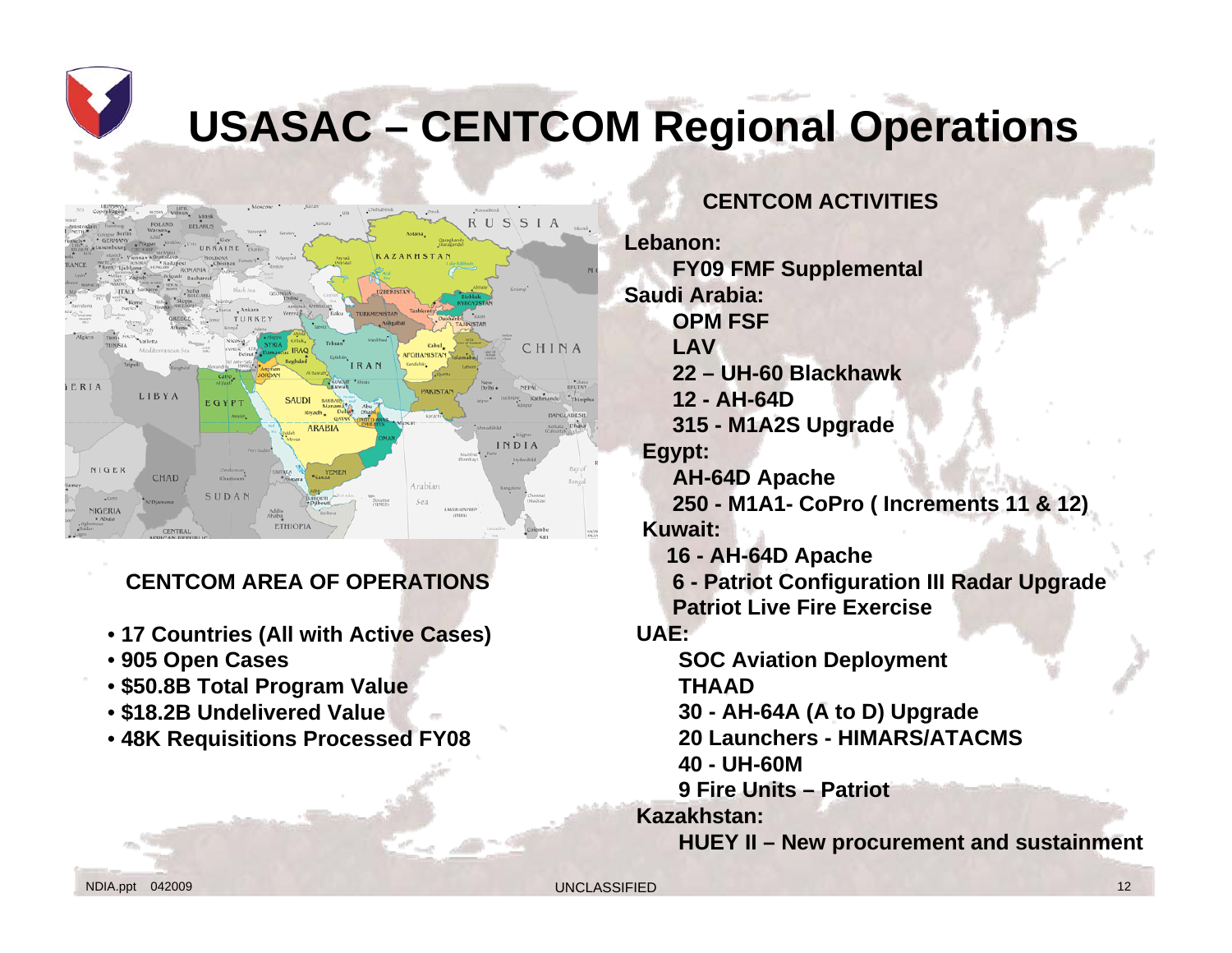# **USASAC - Intensive Management Office**



- **3 Countries**
- **489 Active Cases**
- **\$14.149B Total Program Value**
- **109 Cases Under Development (\$4.7B)**
- **1,326± New Requisitions Monthly (Avg)**

#### **DIRECTORATE ACTIVITIES**

• **Regional Assessment: Program Fielding, Force Modernization and Sustainment**

• **Actual/Projected FMS: FY08 \$6.4B/FY09 Projected \$7B - \$2.835B Mid year.** 

• **Iraq: Force Generation, Force Modernization, Sustainment and Logistics Capacity Building for both Ministry of Defense and Ministry of Interior**

• **Afghanistan: Force Generation for expansion of Army and Police Forces, Force Modernization of Army Air Corps; training and logistical support** 

• **Pakistan: Support for Ministry of Defense in modernization of conventional capabilities: provision of materiel to Ministry of Defense and Ministry of Interior for counterterrorism capabilities.**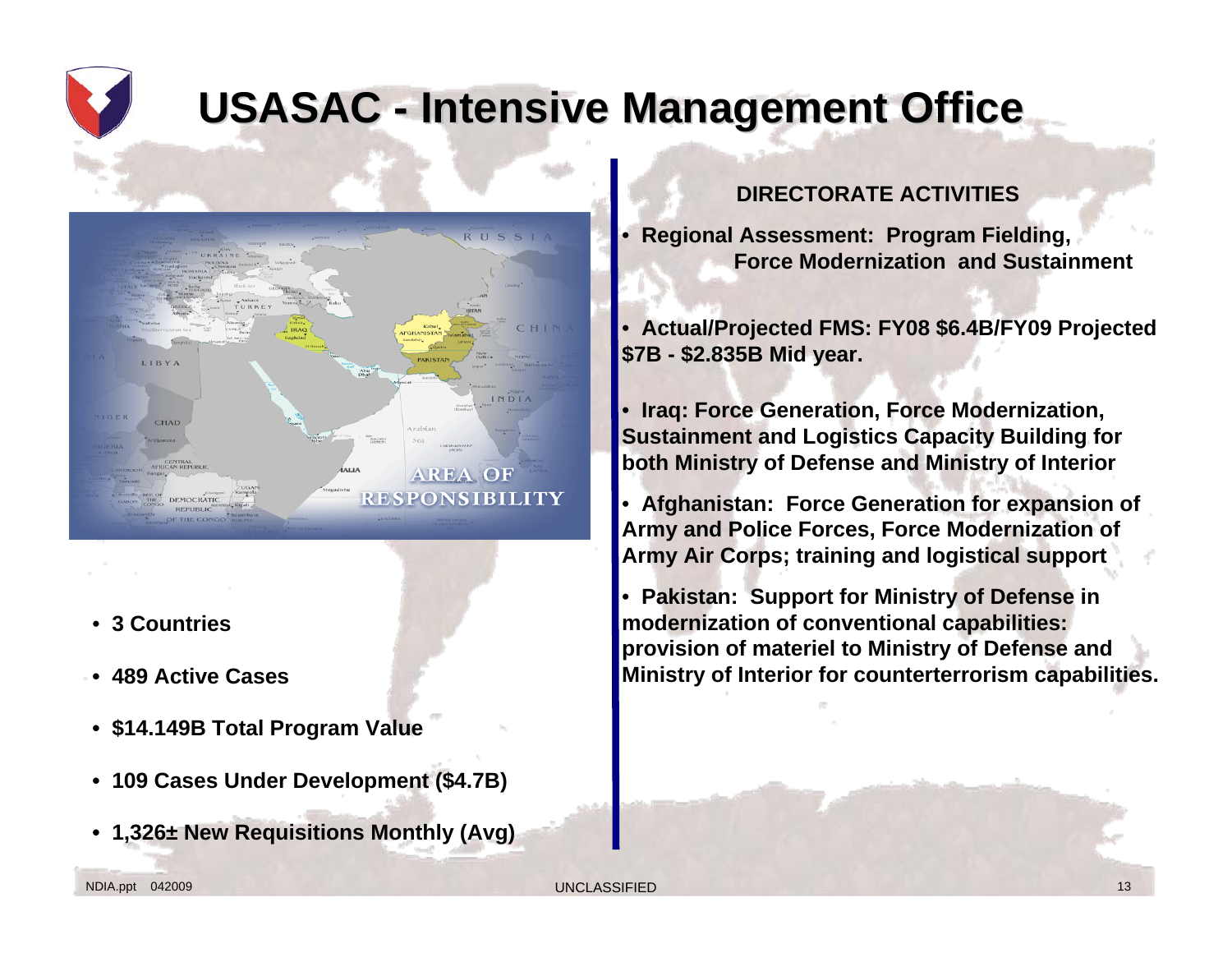# **Major Programs Major Programs**





#### **Major Weapons Systems**

- **M1A1 Abrams Tank: 140 Active; 140 Proposed: \$667M - \$2.5B**
- **Armed Scout Helicopter (Bell 407): 27 Active; 26 proposed: \$450M - \$1B**
- **Stryker Infantry Carriers: 244 Active; 166 Proposed:\$605M - \$1B**
- **Armored Security Vehicle: 80: \$115M**
- **M16A4: 140K**
- **Mi-17 Helicopters: 22**
- **M1114 HMMWV: 8500**



#### **Major Weapons Systems**

- **M109A5 Howitzers: 115**
- **AH-1F Attack Helicopters: 8**
- **M113A2 Armored Personnel Carriers: 550**
- **Frontier Corps Equipment; \$100M**
	- **Command & Control : \$48M**
	- **Troop Equipment: \$35M**
	- **Support Vehicles: \$17M**
- **TOW II Missiles: 121**

#### **Major FMS Support**

- **M1151/M1152 HMMWV: 6500**
- **Small Arms: 15K Machine Guns, 50 Mortars, 3K Grenade Launchers (Former Eastern Bloc), 33K M16A2**
- **23K Ford Ranger Pick Ups, 4K Medium Tactical Vehicles (Navistar 5T), 1,200 Heavy Trucks**
- **Ammunition (220K standard rounds & 310K non-standard rounds).**
- **Training Support Contract: \$800M over 5 years**
- **Mi-17 Helicopters: 10**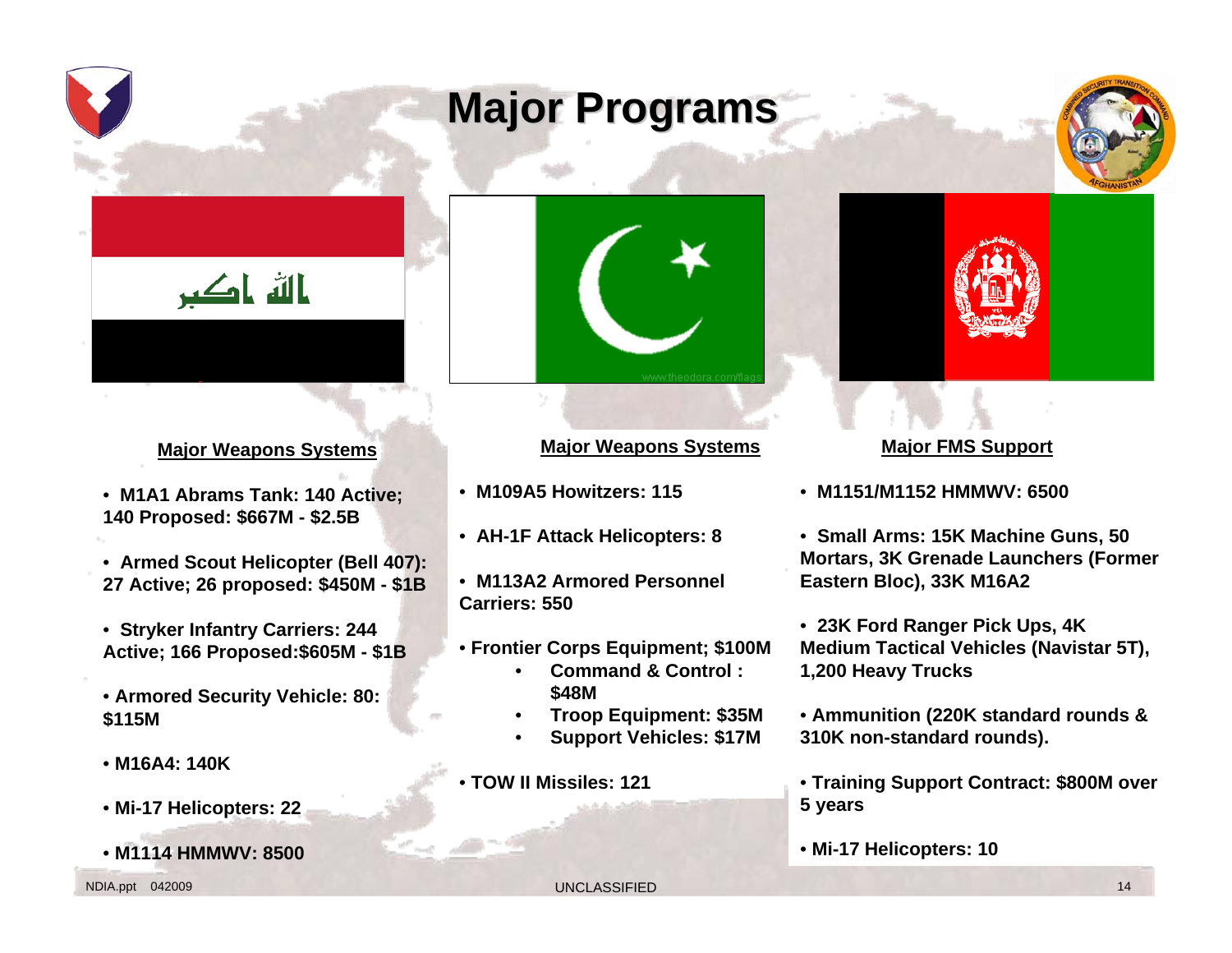

- **Industry Dialogue Meetings With USASAC**
- **Pre-LOR Engagement with Industry & Acquisition Communities**
- **LCMC/PEO Interface on Weapons Systems**
- **Interface with Army International Affairs**
- **Coproduction Programs**
- **Air and Trade Shows**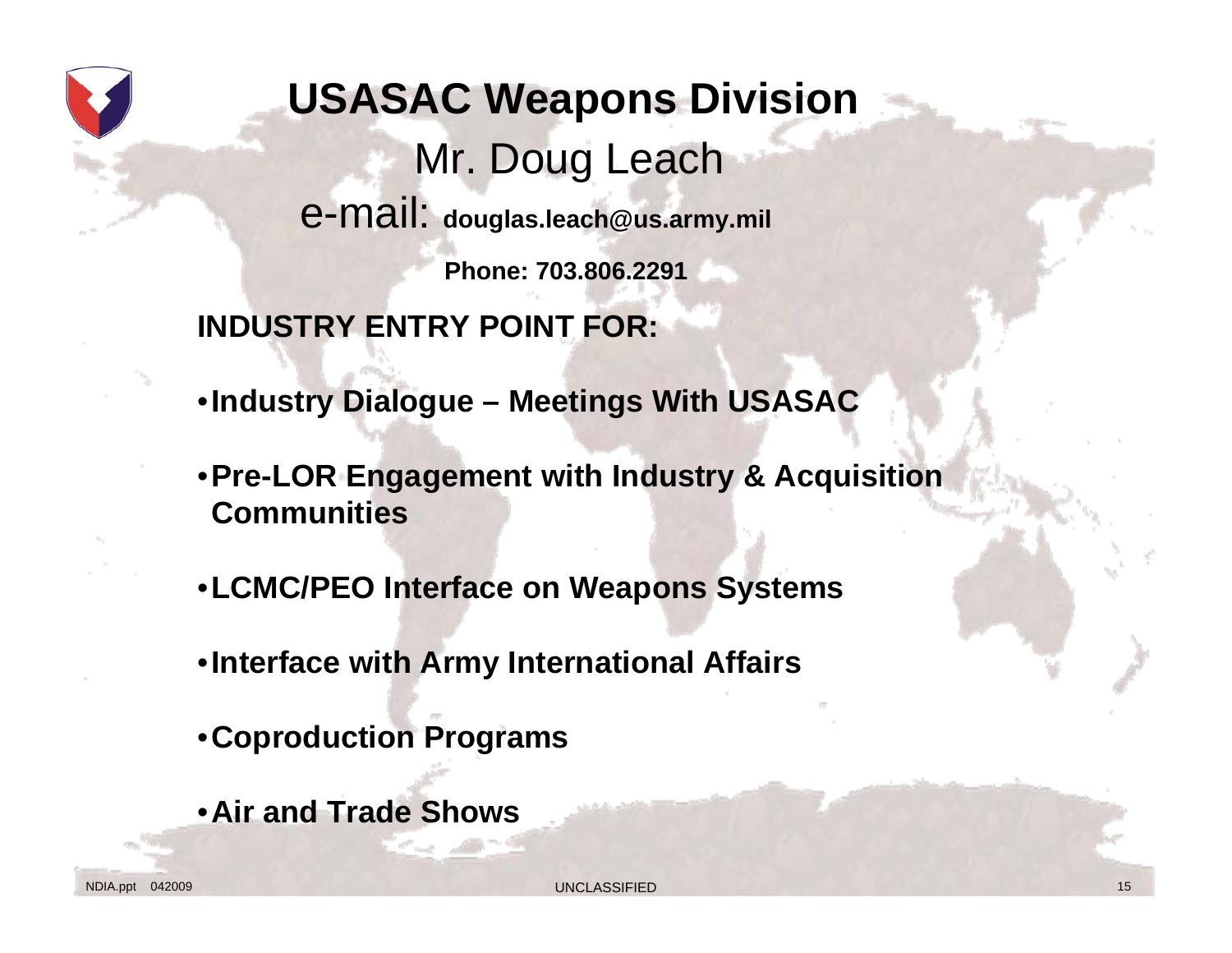**BG Michael Terry Commander USASAC 703-806-2210**

**Mr. Rick Alpaugh Deputy 103-806-2211** 

**COL Catherine Lacina Chief of Staff 703-806-2213** 

**COL David Dornblaser Director IMO 703-806-2214** 

**Ms. Jacqueline Williams Dep Dir, EUCOM, 256-450-5662**

# **Contact Us**

**COL Christopher Iskra Director Reg Ops (RO) 703-806-2217** 

**Mr. Philip Roman Dep Dir, CENTCOM RO 703-806-2218** 

**AFRICOM RO**

Mr. Alfred Thomas **Dep Dir, PACOM, 256-450-5601 SOUTHCOM RO**

**Mr. Douglas Leach Chief, Weapons Division 703-806-2291** 

NDIA.ppt 042009 UNCLASSIFIED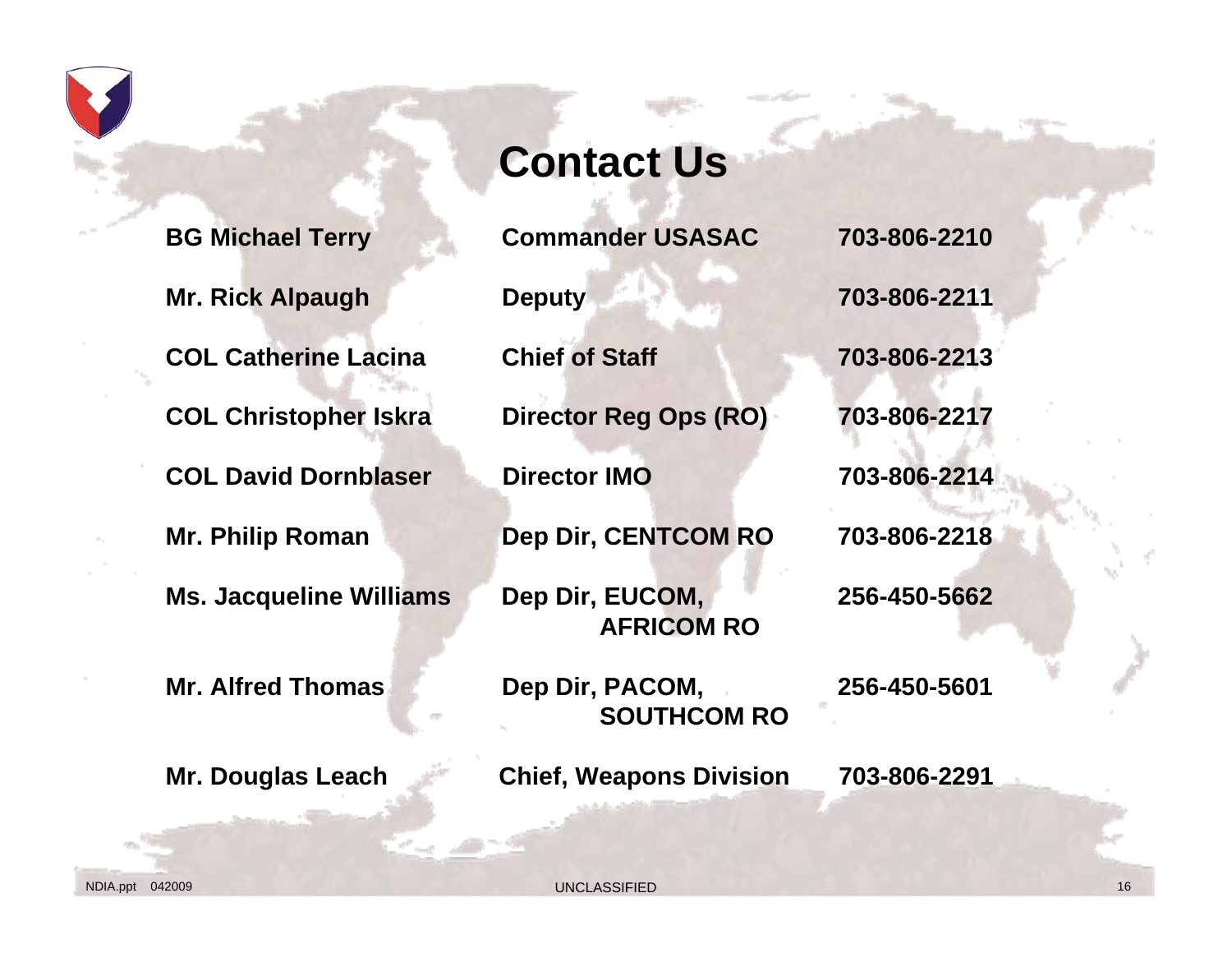# BACK UPs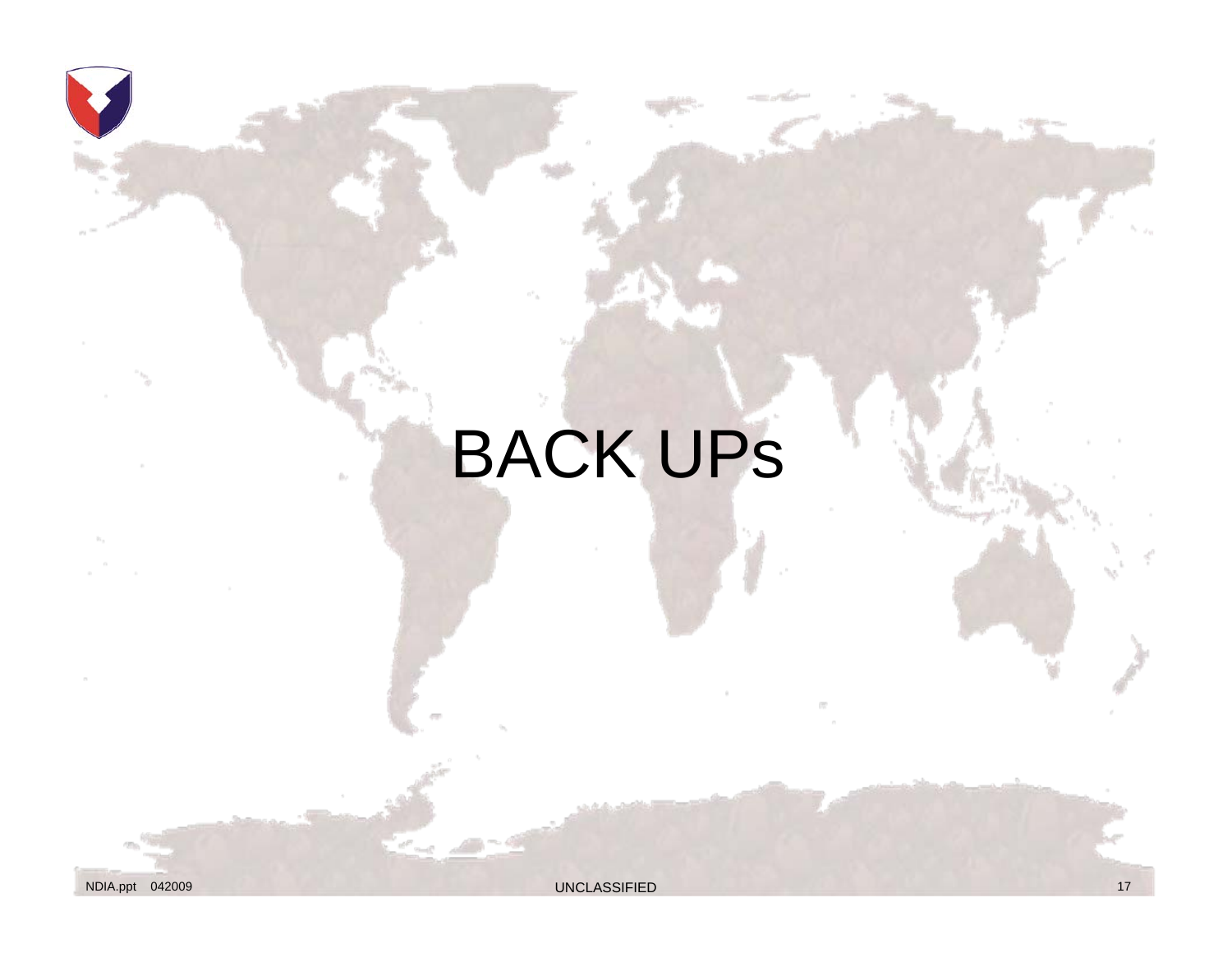

AMCOM \$38.6B

**% of Total Package Case Value**





| $\Box$ BLACKHAWK $\Box$ APACHE $\Box$ CHINOOK $\Box$ COBRA |         |       |       |           | <b>ENDEY DIMISC EQUIP/SVCS</b> |
|------------------------------------------------------------|---------|-------|-------|-----------|--------------------------------|
| 92 ea                                                      | 180 e.a | 75 ea | 14 ea | $92$ e.g. |                                |
| Quantity of End Items On Open Cases                        |         |       |       |           |                                |



Quantity of End Items On Open Cases (Does Not Include Launchers)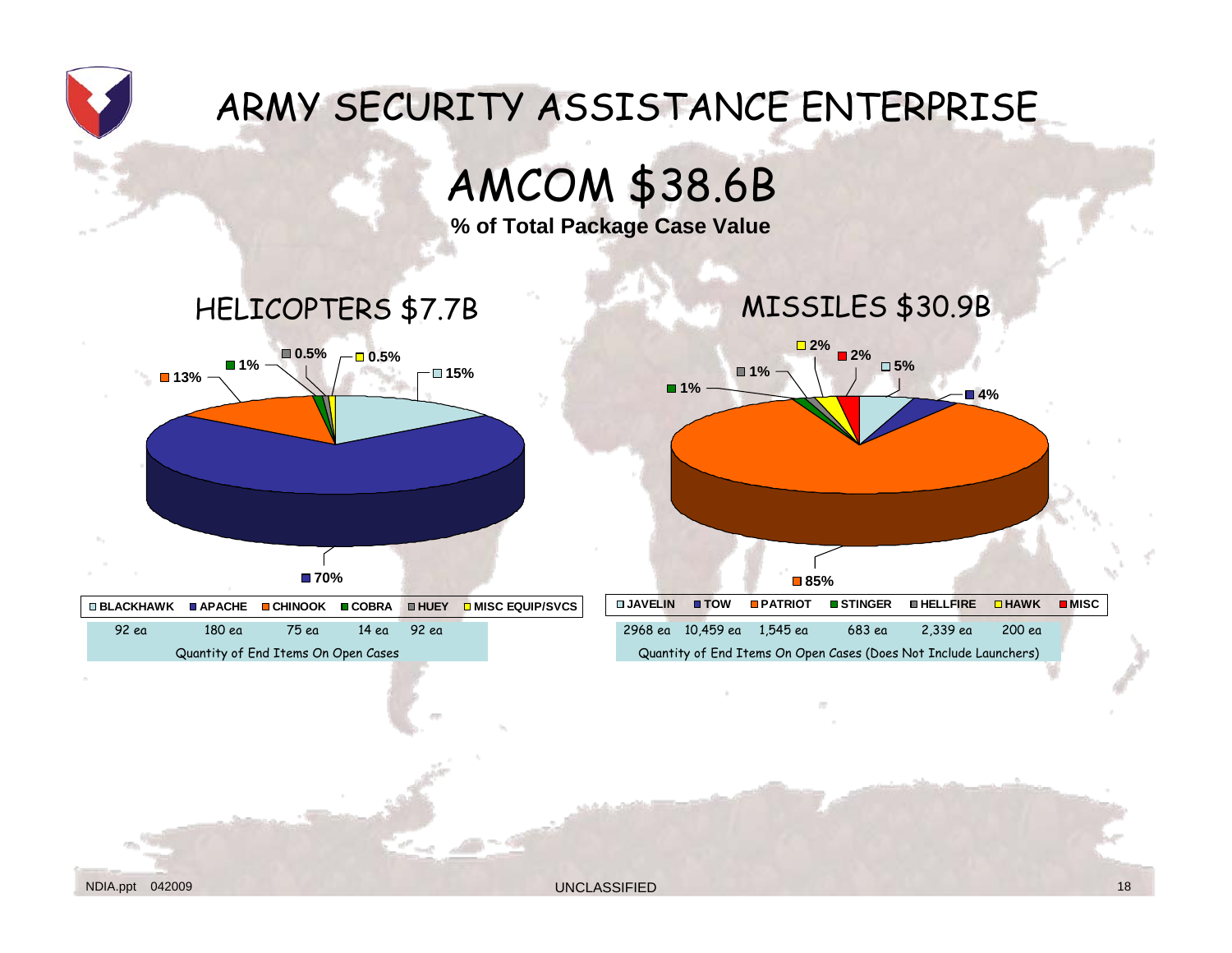

CECOM \$4.1B

**% of Total Package Case Value**

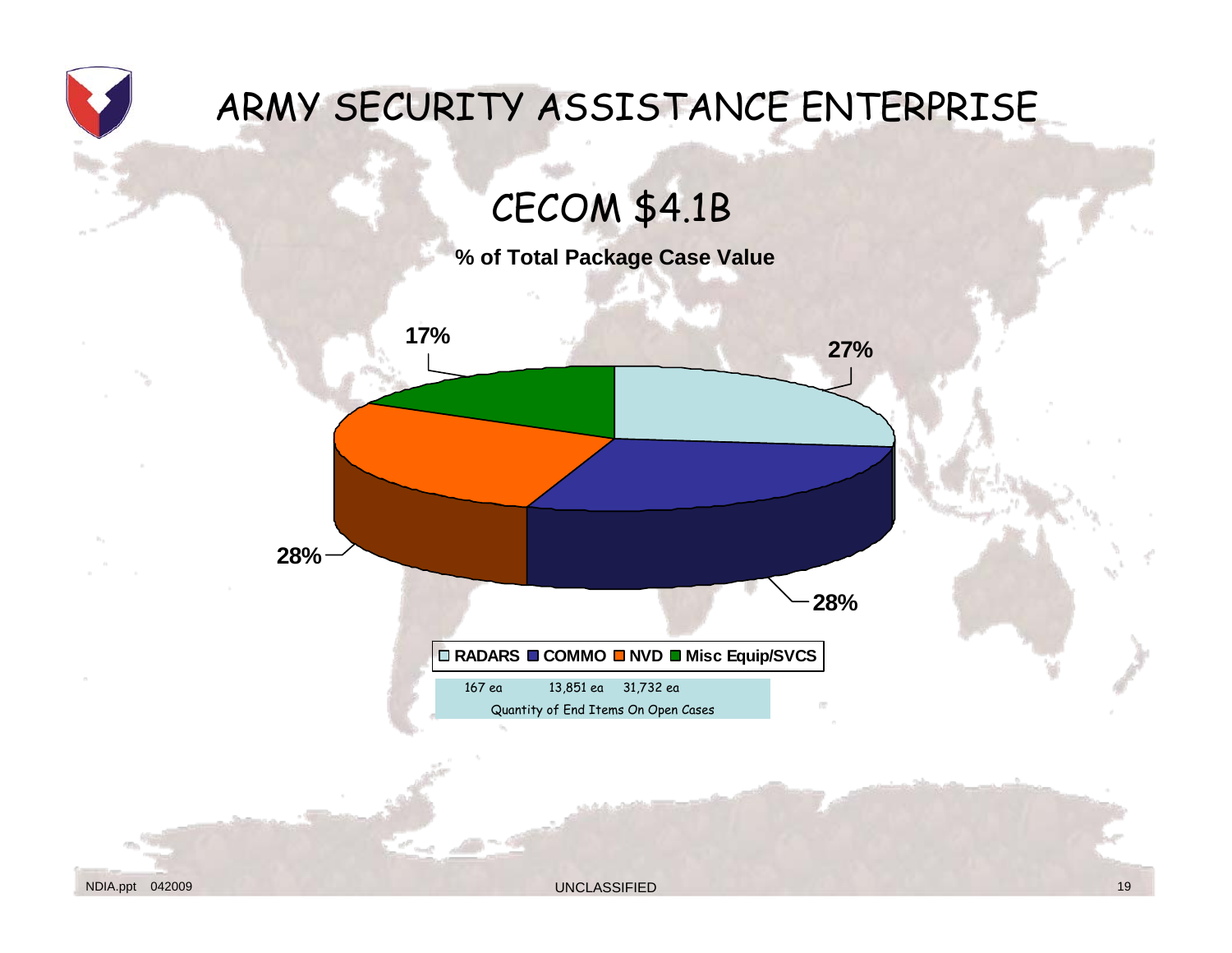

## TACOM \$22.7B

**% of Total Package Case Value**

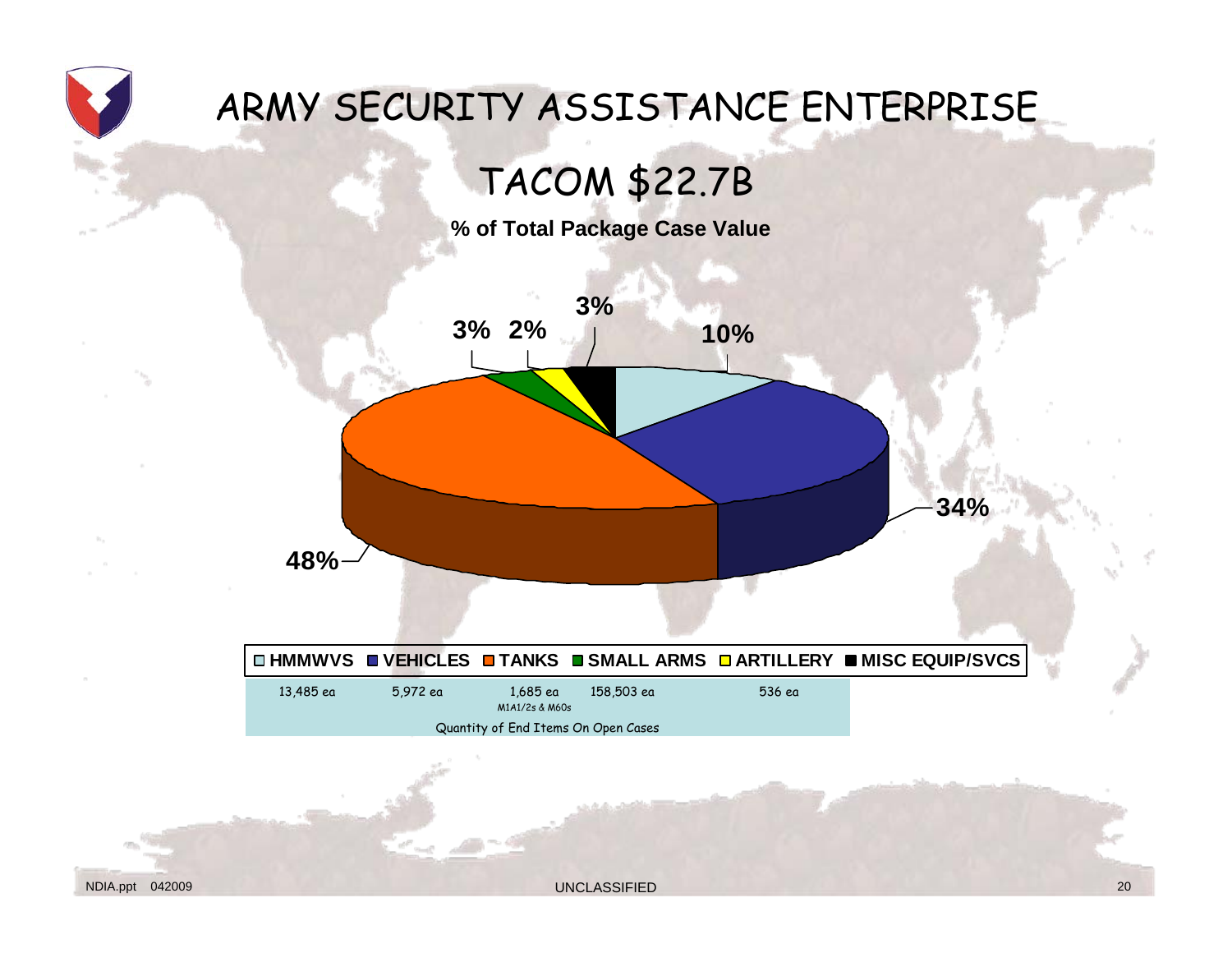

### JMC \$2.2B

**% of Total Package Case Value**



#### 35% Of The Army's FY08 Ammo Buy Was For FMS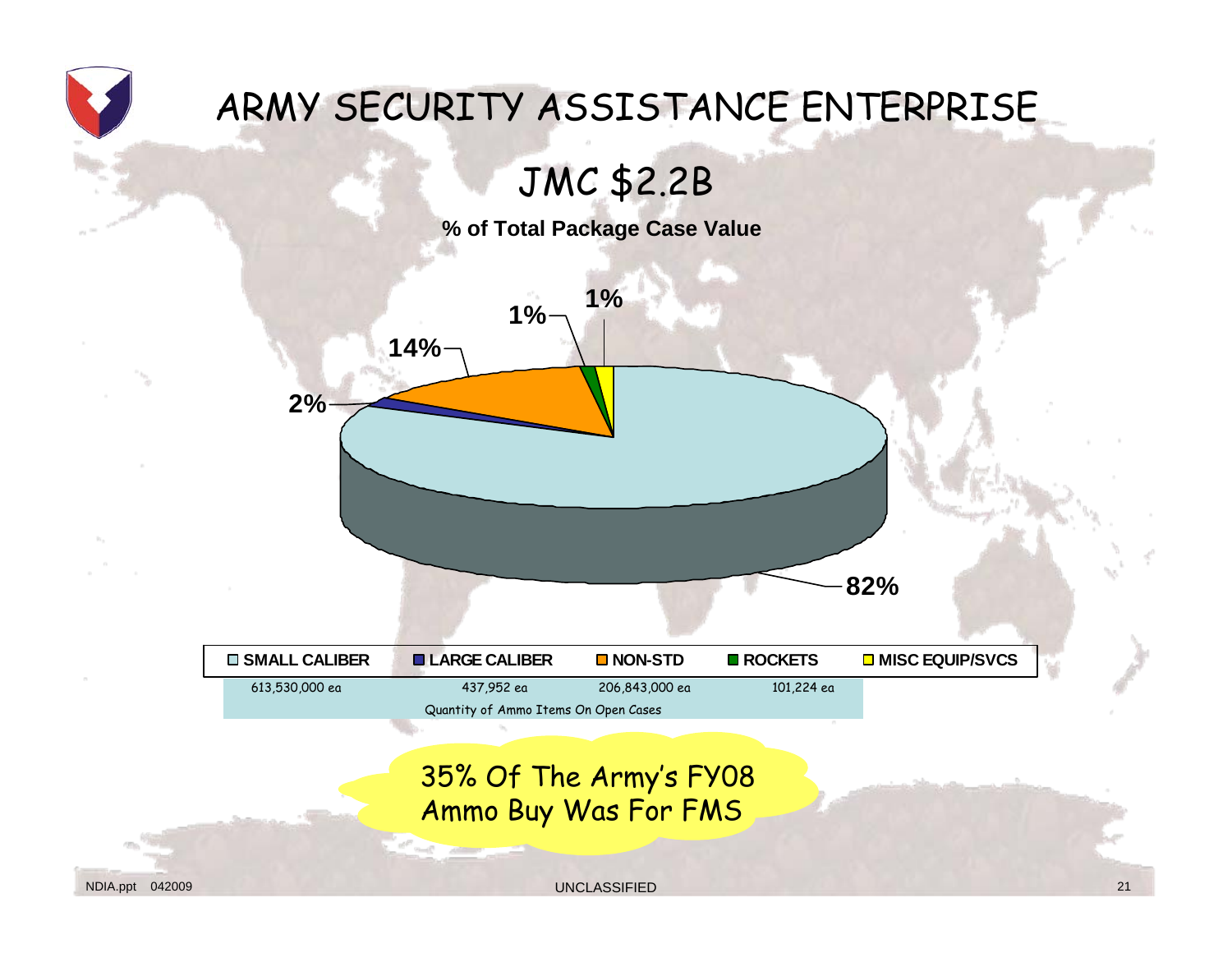